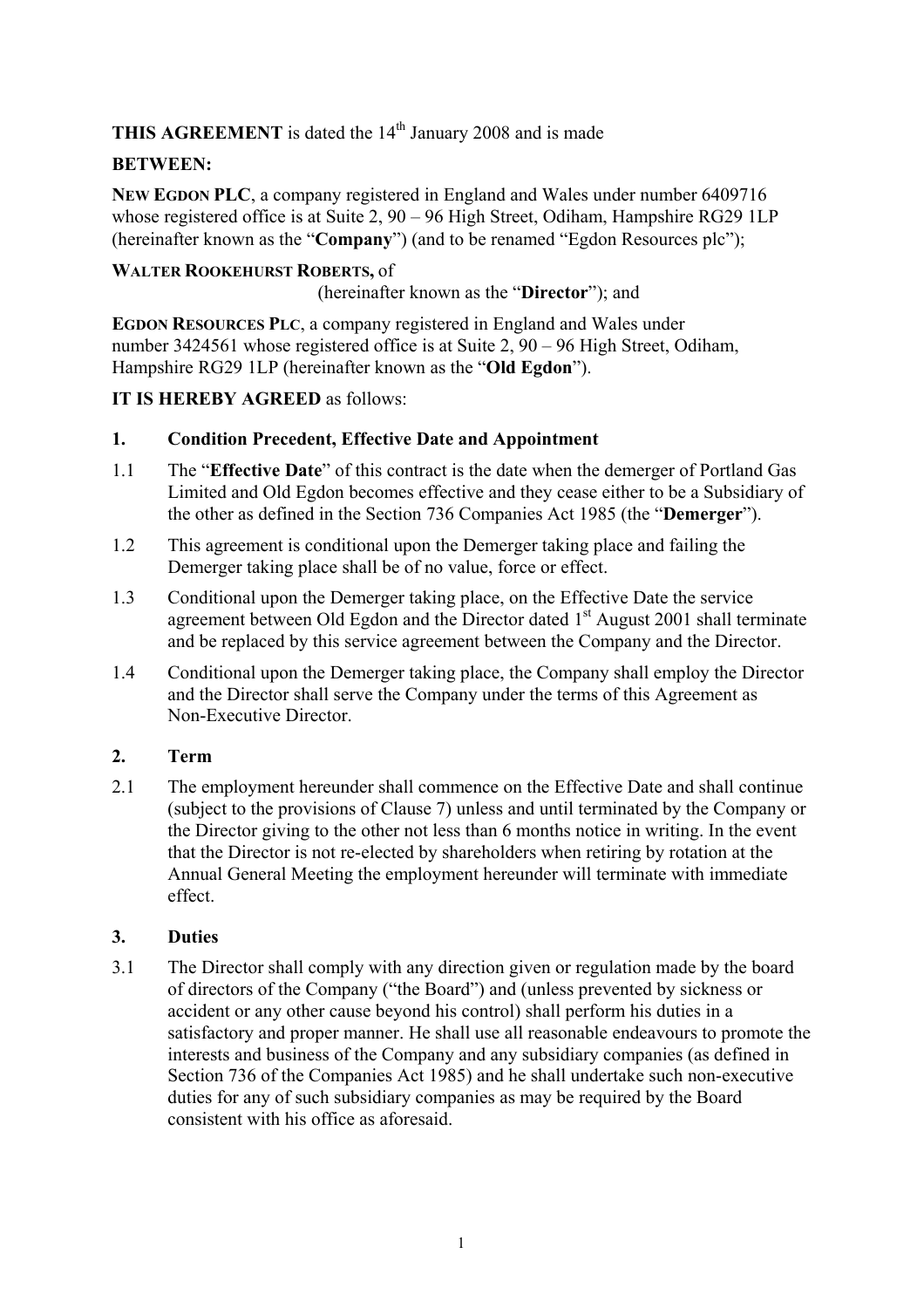- 3.2 The Director shall devote such time and attention to his duties as he may deem necessary or as may be reasonably required by the Board having regard to the nature of his appointment, there being no fixed hours of work.
- 3.3 The duties of the Director's appointment hereunder shall relate primarily to the United Kingdom, but shall extend to occasional travel abroad when so required by the Company.

### **4. Remuneration**

- 4.1 The Director shall be entitled by way of remuneration for his services to an annual salary of £15,000 (inclusive of all director's fees or emoluments receivable from the Company or any subsidiary company, except Portland Gas Limited), such salary to be reviewed at least annually. The salary shall be paid monthly or in such other manner as may be agreed by the parties from time to time.
- 4.2 Time worked by the Director carrying out his duties in excess of 9 days in any twelve month period shall be remunerated at the rate of £1,000 per day or pro rata and paid by the Company in arrears. Before working for more than 9 days in any twelve month period the Director shall first obtain the approval of an executive director of the Company. Unworked or excess days shall neither be carried forward nor carried back.

## **5. Expenses**

5.1 The Director shall be entitled to be repaid all hotel, travel and entertainment expenses reasonably and properly incurred in the performance of his duties and the exercise of his powers hereunder and on production of evidence satisfactory to the Board of such expenditure.

#### **6. Benefits**

- 6.1 The Director will not be entitled during his employment hereunder to participate in the pension and life assurance arrangements made by the Company.
- 6.2 The Director shall be entitled during his employment hereunder to participate in any share option and/or bonus schemes made by the Company (if any) for senior executives or such other arrangements as may be made by the Company from time to time with the approval of the Director. At the date of this Agreement, the Company is putting in place an interim bonus scheme and the Director will be entitled to participate in that scheme.
- 6.3 The Director will not be entitled to membership of the medical insurance scheme arranged by the Company.
- 6.4 The Company will take out and the Director shall be entitled to benefit from Directors' Liability Insurance.

#### **7. Termination**

- 7.1 The Company may, without prejudice to any other rights it may have, by notice in writing to the Director terminate his employment hereunder forthwith if he shall:-
	- 7.1.1 become bankrupt or make any arrangement or composition with his creditors; or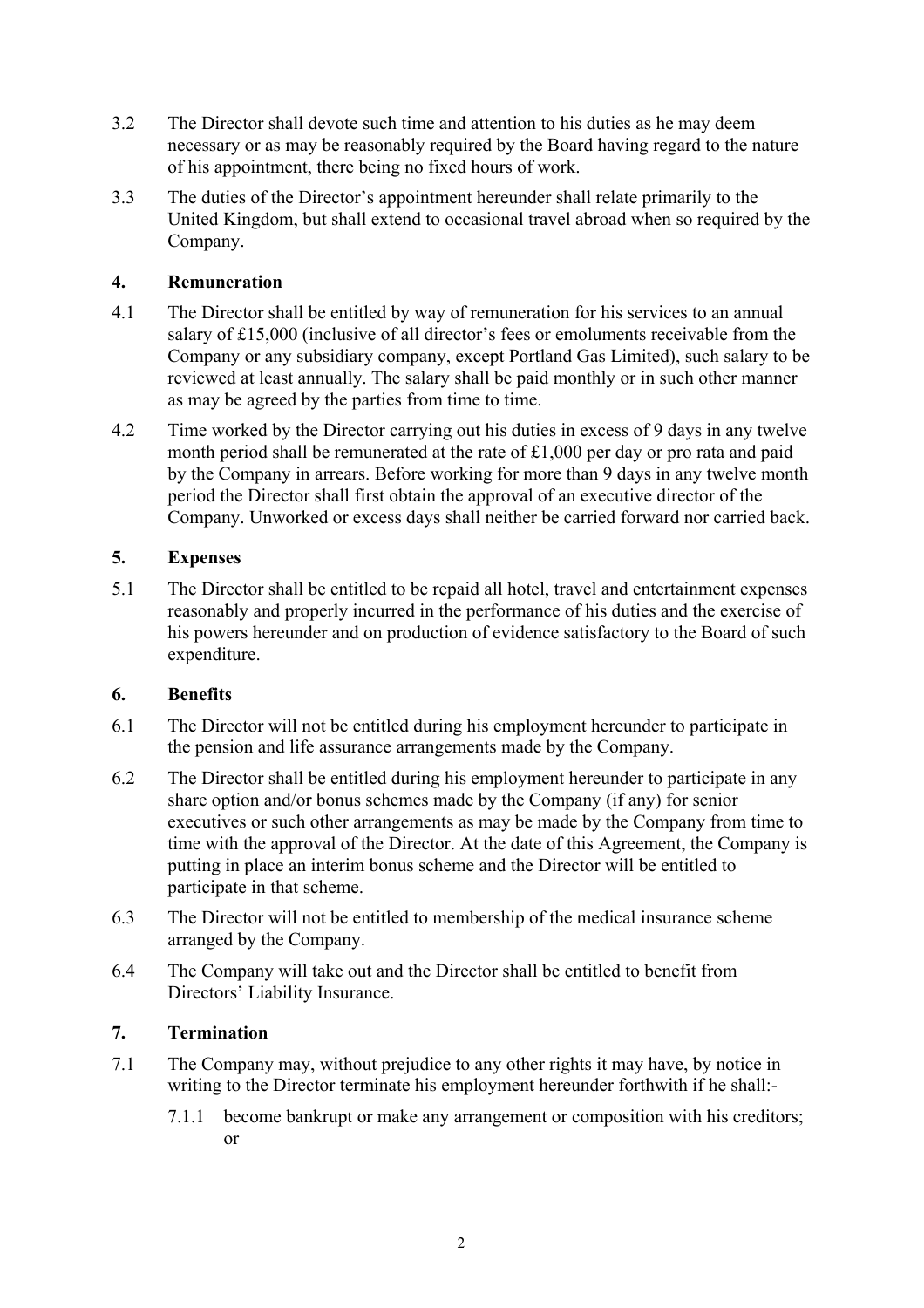- 7.1.2 become or be unable properly to perform his duties hereunder by reason of incapacity, ill-health, accident or otherwise for a period or periods aggregating at least 180 days in any period of 12 consecutive calendar months; or
- 7.1.3 fail or neglect efficiently and diligently to discharge his duties hereunder or be guilty of any material breach or non-observance of any of the provisions of this agreement on his part to be performed or observed; or
- 7.1.4 be guilty of serious misconduct or any other conduct calculated or likely to affect prejudicially the interests of the Company and/or its subsidiaries; or
- 7.1.5 be convicted of a criminal offence other than a traffic offence; or
- 7.1.6 be disqualified from being a director by reason of any order made under the Companies Act 1985;

PROVIDED that no notice under Clause 7.1.2 above shall be given by the Company to the Director after the expiration of three calendar months from the end of any such period or periods aggregating at least 180 days.

#### **8. Confidential Information and Company Documents**

8.1 For the purposes of clauses 8 and 9 of this Agreement the following words have the following meanings:

"**Confidential Information**" means technical and other data, information and interpretations relating to any area in which the Company or the Group is currently interested or has been interested, details of co-venturers and their businesses, details of contractors and their terms of business, details of customers and their requirements, the prices charged to and terms of business with customers, marketing plans and sales forecasts, financial information, results and forecasts (save to the extent that these are included in published audited accounts), any proposals relating to the acquisition or disposal of a company or business or any part thereof or to any proposed expansion or contraction of activities, details of employees and officers and of the remuneration and other benefits paid to them, information relating to research activities, inventions, secret processes, designs, software, formulae and product lines, any information which the Director is told is confidential and any information which has been given to the Company or any Group Company in confidence by customers, suppliers or other persons whether or not under the terms of a confidentiality agreement or undertaking;

"**Employment**" means the Director's employment on the terms set out in this Agreement;

"**the Group**" means the Company and the Group Companies;

"**Group Company**" means any holding company for the time being of the Company or any subsidiary for the time being of the Company or of any such holding company (for which purpose the expressions "holding company" and "subsidiary" shall have the meanings ascribed thereto by section 736 Companies Act 1985 (as amended));

"**Termination Date**" means the date of termination of the Employment.

8.2 The Director recognises that, whilst performing his duties for the Company he will have access to and come into contact with Confidential Information belonging to or in the custody of the Company and/or any Group Company and will obtain personal knowledge of and influence over its or their customers and/or employees. The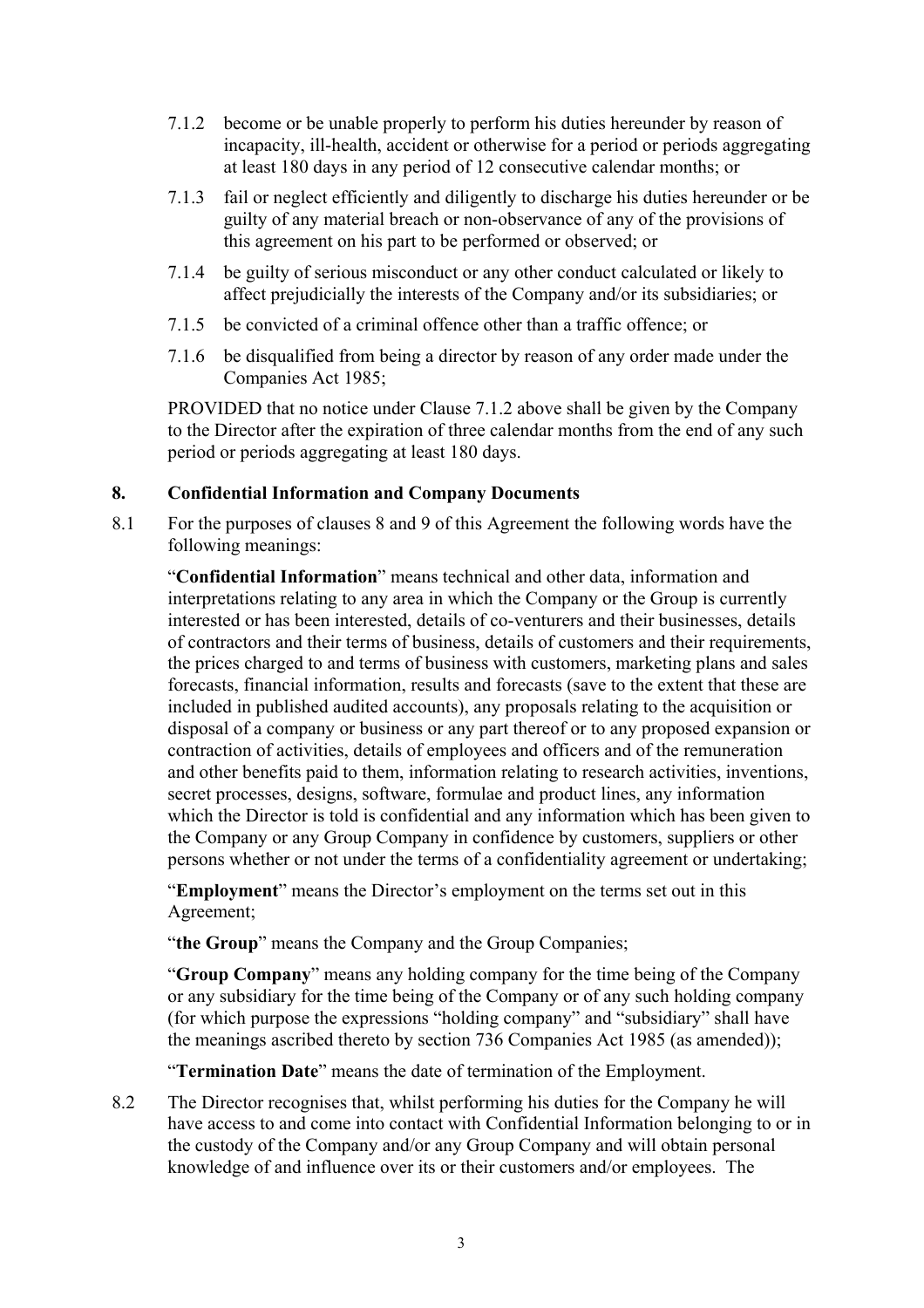Director therefore agrees that the restrictions set out in this clause 0 are reasonable and necessary to protect the legitimate business interests of the Company and the Group both during and after the Termination Date.

- 8.3 The Director shall neither during the Employment (except in the proper performance of his duties) nor at any time (without limit) after the Termination Date directly or indirectly:
	- 8.3.1 divulge or communicate to any person, company, business entity or other organisation;
	- 8.3.2 use for his own purposes or for any purposes other than those of the Company or any Group Company; or
	- 8.3.3 through any failure to exercise due care and diligence, cause any unauthorised disclosure of,

any trade secrets or Confidential Information which amounts to or is in the nature of a trade secret of or relating to the Company or any Group Company or of any third party for which the Company or any Group Company is responsible or has an obligation not to disclose (which shall include for the avoidance of doubt any information which is subject to the confidentiality provisions of any joint operating agreement to which the Company is a party or any other information which the Company is obliged to keep confidential pursuant to any confidentiality agreement with a third party). These restrictions shall cease to apply to any information which shall become available to the public generally otherwise than through the default of the Director.

- 8.4 The Director shall neither during the Employment (except in the proper performance of his duties) nor at any time during a period of 12 months after the Termination Date directly or indirectly:
	- 8.4.1 divulge or communicate to any person, company, business entity or other organisation;
	- 8.4.2 use for his own purposes or for any purposes other than those of the Company or any Group Company; or
	- 8.4.3 through any failure to exercise due care and diligence, cause any unauthorised disclosure of.

any Confidential Information of or relating to the Company or any Group Company or of any third party for which the Company or any Group Company is responsible or has an obligation not to disclose and which does not fall within clause 8.3. These restrictions shall cease to apply to any information which shall become available to the public generally otherwise than through the default of the Director.

- 8.5 All notes, memoranda, records, lists of customers and suppliers and employees, correspondence, documents, computer and other discs and tapes, data listings, codes, designs and drawings and other documents and material whatsoever (whether made or created by the Director or otherwise) relating to the business of the Company or any Group Company (and any copies of the same):
	- 8.5.1 shall be and remain the property of the Company or the relevant Group Company; and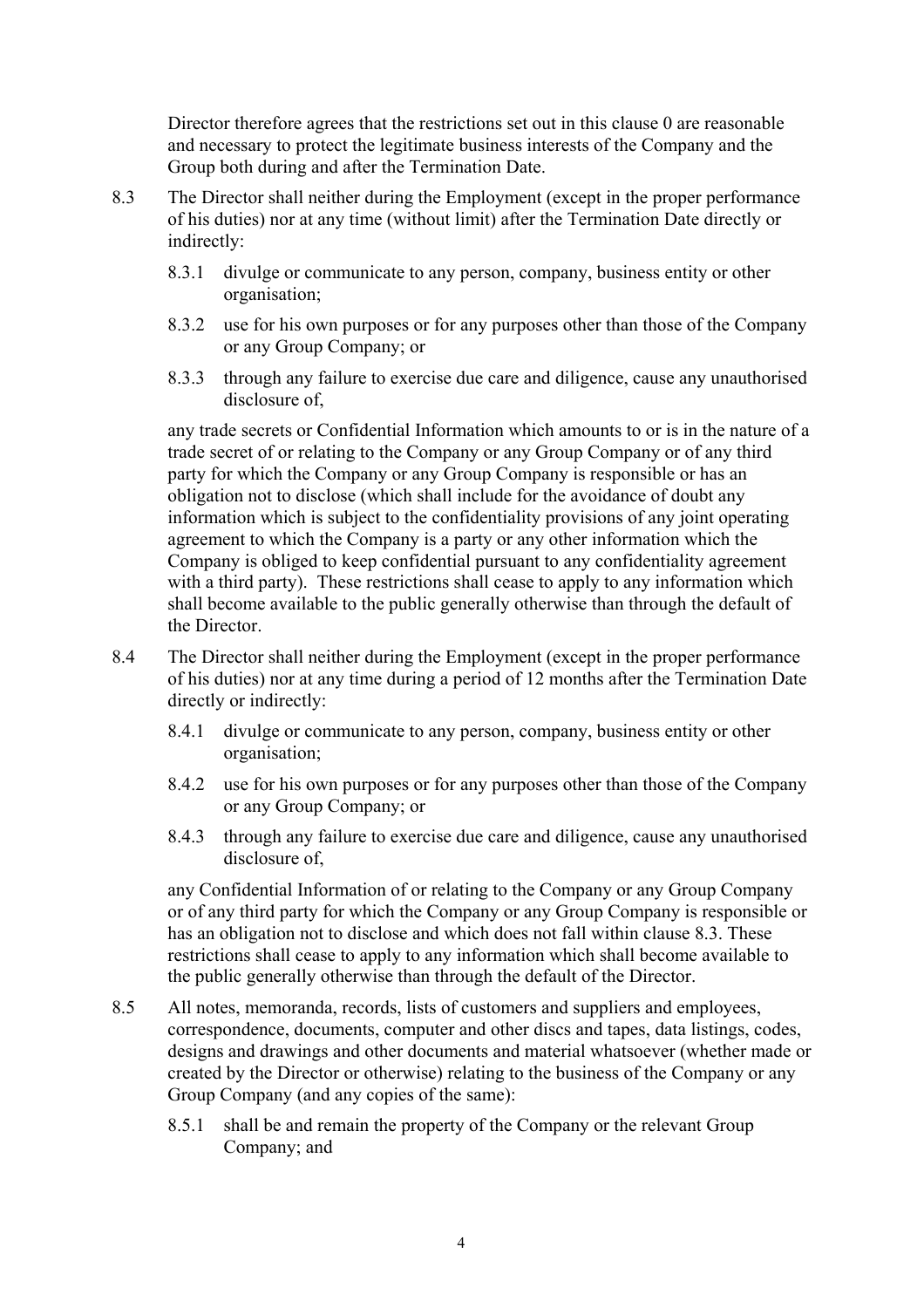- 8.5.2 shall be handed over by the Director to the Company or to the relevant Group Company on demand and in any event on the Termination Date.
- 8.6 If so requested by the Company delete all Confidential Information from any computer disks, tapes or other re-useable material in his possession or under his control and destroy all other documents and tangible items in his possession or under his control which contain or refer to any Confidential Information. However this requirement shall not apply to Confidential Information which is part of a regular computer backup, in which case the Director will take appropriate measures to preserve confidentiality.
- 8.7 Notwithstanding the other provisions of this clause, the Director shall be permitted to retain permanently and use as precedents copies of such documents developed during the course of his work as it is usual for professionals to retain as precedents for other work provided that all proprietary information in those documents shall remain confidential.

#### **9. Restrictive Covenants and Avoidance of Conflict**

9.1 For the purposes of this clause 9 the following words have the following meanings:

"**Co-venturer**" means any person, firm, company or other organisation whatsoever who was a co-venturer with the Company or any Group Company for the purpose of obtaining and operating licences to search for hydrocarbons or a co-venturer for any other purpose during the 12 months immediately preceding the Termination Date and with whom or which during such period:

- (a) the Director had personal dealings in the course of his employment; or
- (b) any employee who was under the direct supervision of the Director had personal dealings in the course of his employment;

"**Prospective Co-venturer**" means any person, firm, company or other organisation whatsoever with whom the company or any Group Company shall have had negotiations or material discussions regarding a possible co-venture for the purpose of obtaining and operating licences to search for hydrocarbons or a possible co-venture for any other purpose during the 12 months immediately preceding the Termination Date and with whom or which, during such period:

- (a) the Director shall have had personal dealings in the course of his employment during the 12 months immediately preceding such date; or
- (b) any employee who was under the direct supervision of or reported to the Director shall have had personal dealings in the course of his employment during the 12 months immediately preceding such date; or
- (c) the Director was directly responsible in a client management capacity on behalf of the Company during the 12 months immediately preceding such date;

"**Customer**" means any person, firm, company or other organisation whatsoever who was a customer of or in the habit of dealing with the Company or any Group Company during the 12 months immediately preceding the Termination Date and with whom or which, during such period:

(a) the Director had personal dealings in the course of his employment; or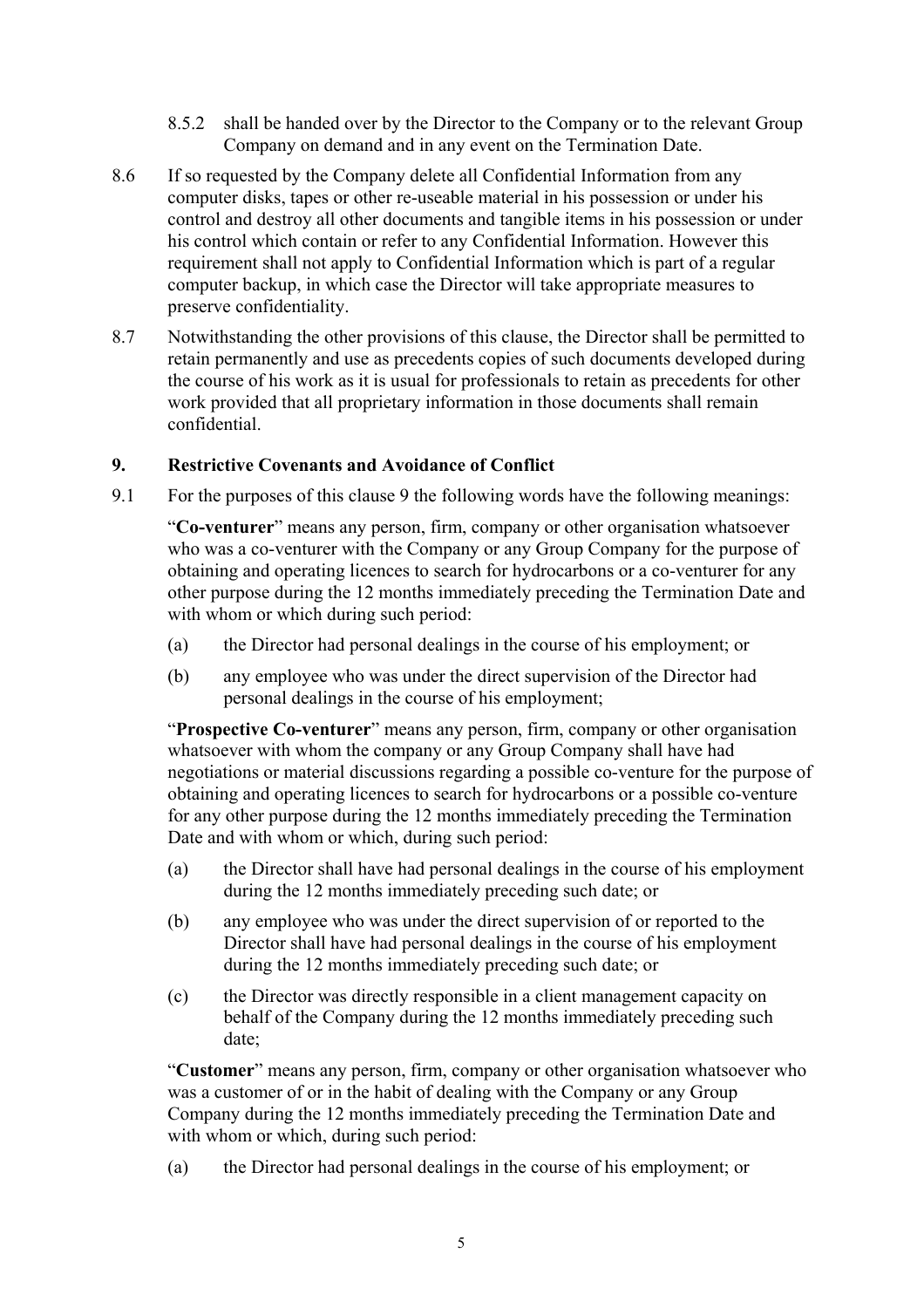(b) any employee who was under the direct supervision of or reported to the Director had personal dealings in the course of his employment;

"**Prospective Customer**" means any person, firm, company or other organisation whatsoever with whom or which the Company or any Group Company shall have had negotiations or material discussions regarding the possible distribution, sale or supply of Restricted Goods or Restricted Services during the 12 months immediately preceding the Termination Date and with whom or which, during such period:

- (a) the Director shall have had personal dealings in the course of his employment during the 12 months immediately preceding such date; or
- (b) any employee who was under the direct supervision of or reported to the Director shall have had personal dealings in the course of his employment during the 12 months immediately preceding such date; or
- (c) the Director was directly responsible in a client management capacity on behalf of the Company during the 12 months immediately preceding such date.

"**Restricted Area**" means any area within the United Kingdom and France in which, as at the Termination Date, the Company or the Group is engaged in the Restricted Business and any other area in which, as at the Termination Date, the Company or the Group is engaged in the Restricted Business;

**"Restricted Business**" means the business of the Company and the Group at the commencement of the Restricted Period with which the Director was involved to any material extent at any time during the period of 12 months ending on the date of commencement of the Restricted Period;

"**Restricted Employee**" means any person who at the Termination Date was at the level of director or senior employee or any other employee who had access to Confidential Information with whom the Director had material contact or dealings during the 12 months preceding the Termination Date;

"**Restricted Goods**" means any product sold by the Company with which the duties of the Director were involved or for which he was responsible during the 12 months immediately preceding the Termination Date, but shall exclude hydrocarbons as commodities;

"**Restricted Period**" means the period of 12 months immediately following the Termination Date;

"**Restricted Services**" means any services provided by the Company with which the duties of the Director were concerned or for which he was responsible during the 12 months immediately preceding the Termination Date; and

"**Restricted Supplier**" means any person, company, business entity or other organisation whatsoever who has supplied goods or suppliers to the Company or any Group Company (other than utilities and goods or services supplied for administrative purposes) during any part of the 12 months immediately preceding the Termination Date or who has agreed prior to the Termination Date to supply goods or services to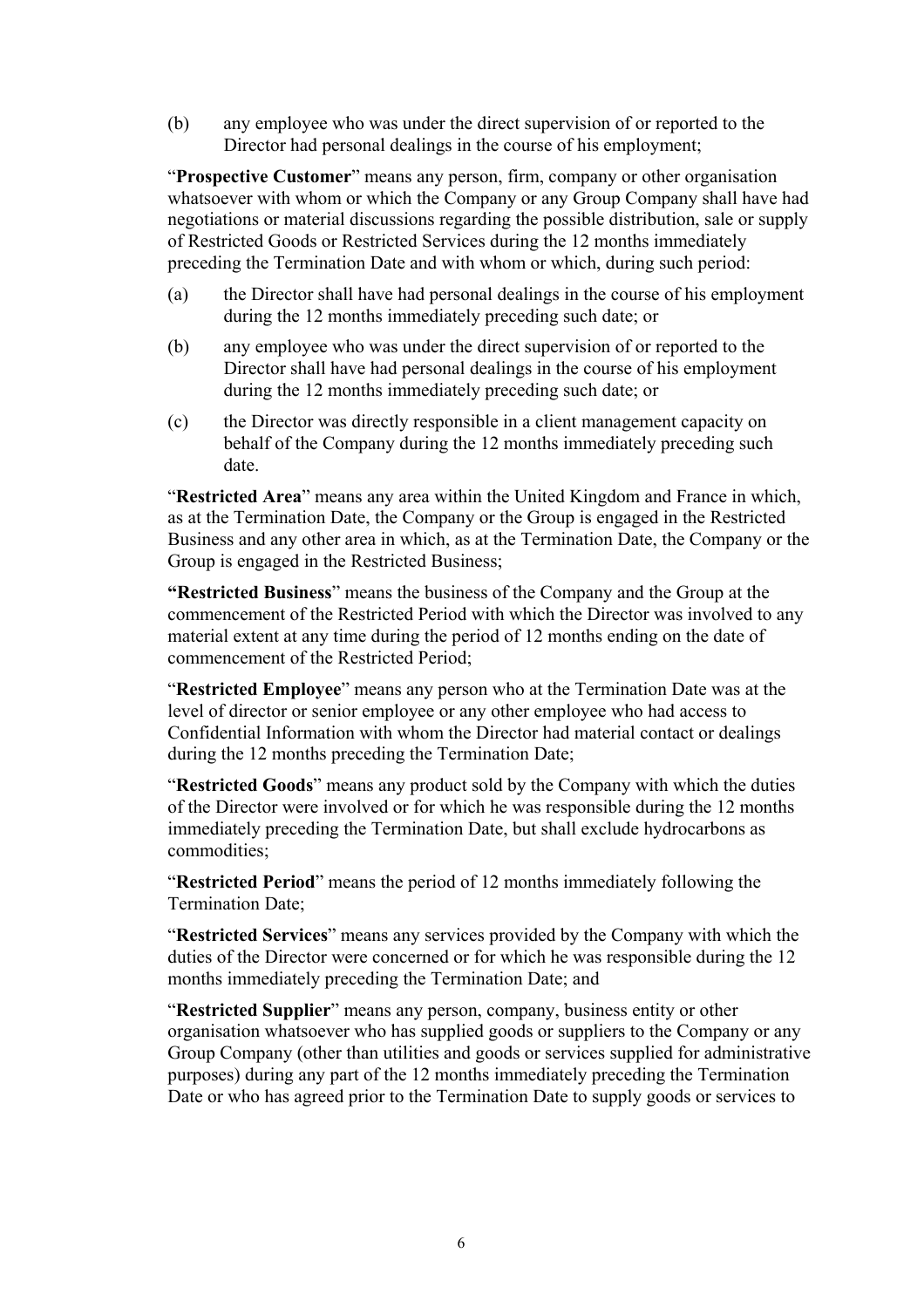the Company to commence at any time in the 12 months following the Termination Date.

- 9.2 The Director recognises that, whilst performing his duties for the Company he will have access to and come into contact with Confidential Information belonging to or in the custody of the Company and/or any Group Company and will obtain personal knowledge of and influence over its or their customers and/or employees. The Director therefore agrees that the restrictions set out in this clause 9 are reasonable and necessary to protect the legitimate business interests of the Company and the Group both during and after the Termination Date. The Director hereby undertakes with the Company that he will not either during the Employment nor during the Restricted Period without the prior written consent of the Company whether by himself, through his employees or agents or otherwise howsoever and whether on his own behalf or on behalf of any other person, firm, company or other organisation, directly or indirectly:
	- 9.2.1 within the Restricted Area, be employed or engaged or otherwise interested in any business concern which is in competition with the Restricted Business;
	- 9.2.2 in competition with the Company, solicit business from or endeavour to entice away or canvass any Customer or Prospective Customer if such solicitation or canvassing is in respect of Restricted Goods or Restricted Services;
	- 9.2.3 in competition with the Company, accept orders or facilitate the acceptance of any orders or have any business dealings for Restricted Goods or Restricted Services from any Customer or Prospective Customer;
	- 9.2.4 solicit or induce or endeavour to solicit or induce any Restricted Employee to cease working for or providing services to the Company, whether or not any such person would commit a breach of contract;
	- 9.2.5 employ or otherwise engage in the business of or be personally involved to a material extent in employing or otherwise engaging in the business with any Restricted Employee;
	- 9.2.6 interfere with the supply of or endeavour to interfere with the provision of goods or services to the Company or to induce the cessation of the provision of goods or services from any Restricted Supplier;
	- 9.2.7 in competition with the Company solicit or induce or endeavour to solicit or induce any Co-venturer or Prospective Co-venturer to enter into a co-venture for the purpose of obtaining and/or operating licenses to search for hydrocarbons or for any other purpose whatsoever.
- 9.3 Clause 9.2 shall also apply as though there were substituted for references to "the Company" references to any Group Company in relation to which the Director has in the course of his duties for the Company or by reason of rendering services to or holding office in such Group Company:
	- 9.3.1 acquired knowledge of its Confidential Information; or
	- 9.3.2 had personal dealings with its Customers or Prospective Customers; or
	- 9.3.3 supervised directly or indirectly employees having personal dealings with its Customers or Prospective Customers,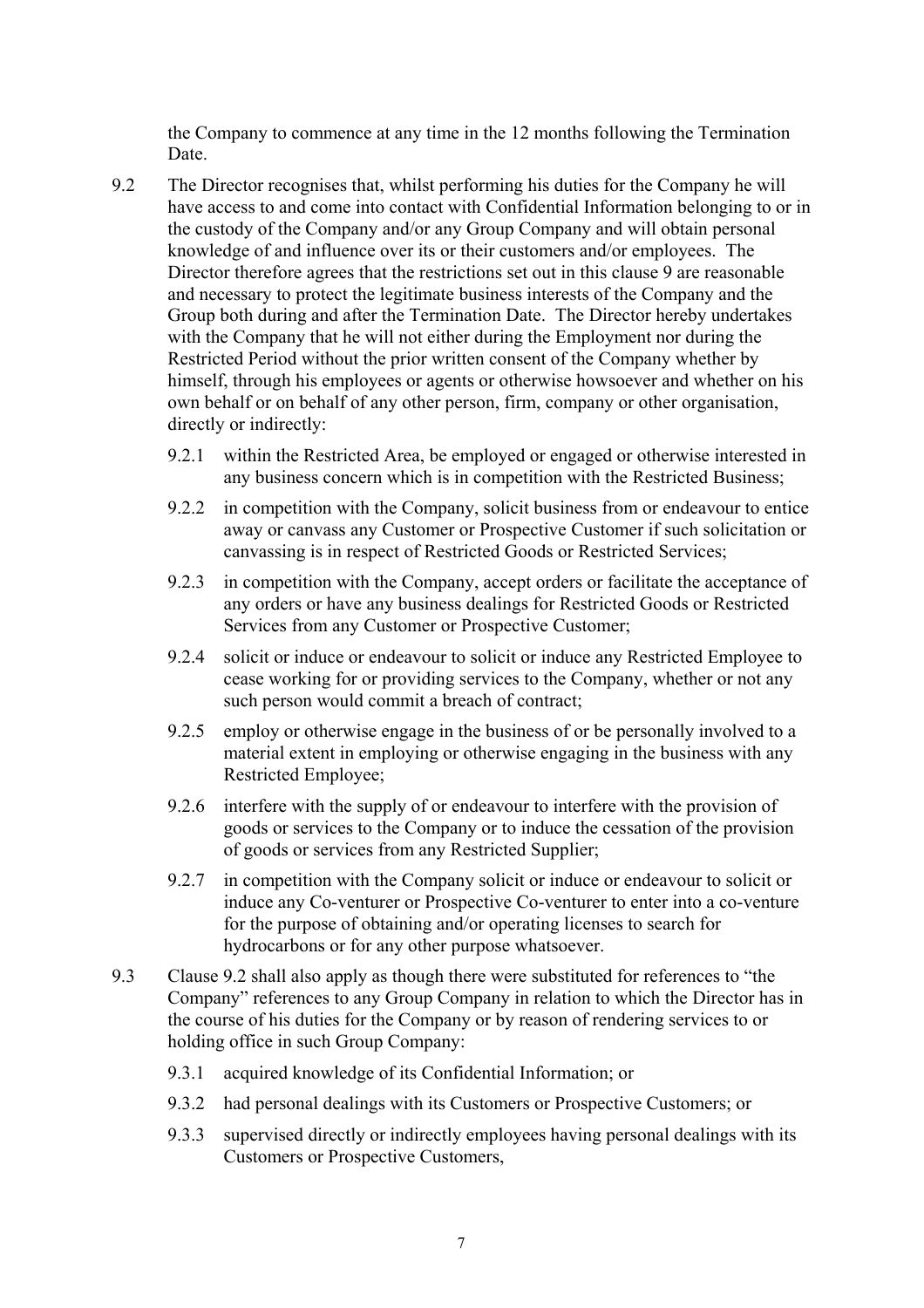- 9.3.4 but so that references in clause 9.2 to "the Company" shall for this purpose be deemed to be replaced by references to the relevant Group Company. The obligations undertaken by the Director pursuant to this clause 9 shall, with respect to each such Group Company, constitute a separate and distinct covenant and the invalidity or unenforceability of any such covenant shall not affect the validity or enforceability of the covenants in favour of any other Group Company or the Company.
- 9.4 The Director hereby undertakes with the Company that he will not at any time after the Termination Date in the course of carrying on any trade or business, claim, represent or otherwise indicate any present association with the Company or any Group Company or for the purpose of carrying on or retaining any business or custom, claim, represent or otherwise indicate any past association with the Company or any Group Company to its detriment.
- 9.5 While the restrictions in this Agreement (which for the avoidance of doubt shall include but are not limited to the restrictions set out in clauses 0 and 9) (on which the Director has had the opportunity to take independent advice, as the Director hereby acknowledges) are considered by the parties to be reasonable in all the circumstances, it is agreed that if any such restrictions, by themselves, or taken together, shall be adjudged to go beyond what is reasonable in all the circumstances for the protection of the legitimate interests of the Company or a Group Company but would be adjudged reasonable if part or parts of the wording thereof were deleted, the relevant restriction or restrictions shall apply with such deletion(s) as may be necessary to make it or them valid and effective.
- 9.6 During his employment hereunder the Director shall not directly or indirectly enter into or be concerned or in any manner interested in any other business whatsoever except with the consent in writing of the Company, provided always that such consent may be given subject to any terms or conditions which the Company requires and any breach of such terms or conditions by the Director shall ipso facto be deemed to be a breach of the terms of this Agreement. For the purpose of this clause and notwithstanding the other provisions of this clause 9, the Company consents to the Director being concerned in other businesses and activities as set out in the Schedule hereto, provided always that if the Director becomes aware of any conflict of interest he immediately declares it to the Board and withdraws from any further involvement on behalf of the Company involving that conflict.

#### **10. Disciplinary and Grievance Procedures**

10.1 All matters of discipline will be decided upon by the Board to which the Director should also apply with any grievances he may have against the Company.

#### **11. Sharedealing**

- 11.1 The Director will adopt and abide by the Model Code of the London Stock Exchange in relation to sharedealings, subject thereto, nothing in this Agreement shall prevent the Director from being the holder or beneficial owner of any class of securities in any company.
- 11.2 The Director will comply with the sharedealing protocol promulgated by the Company.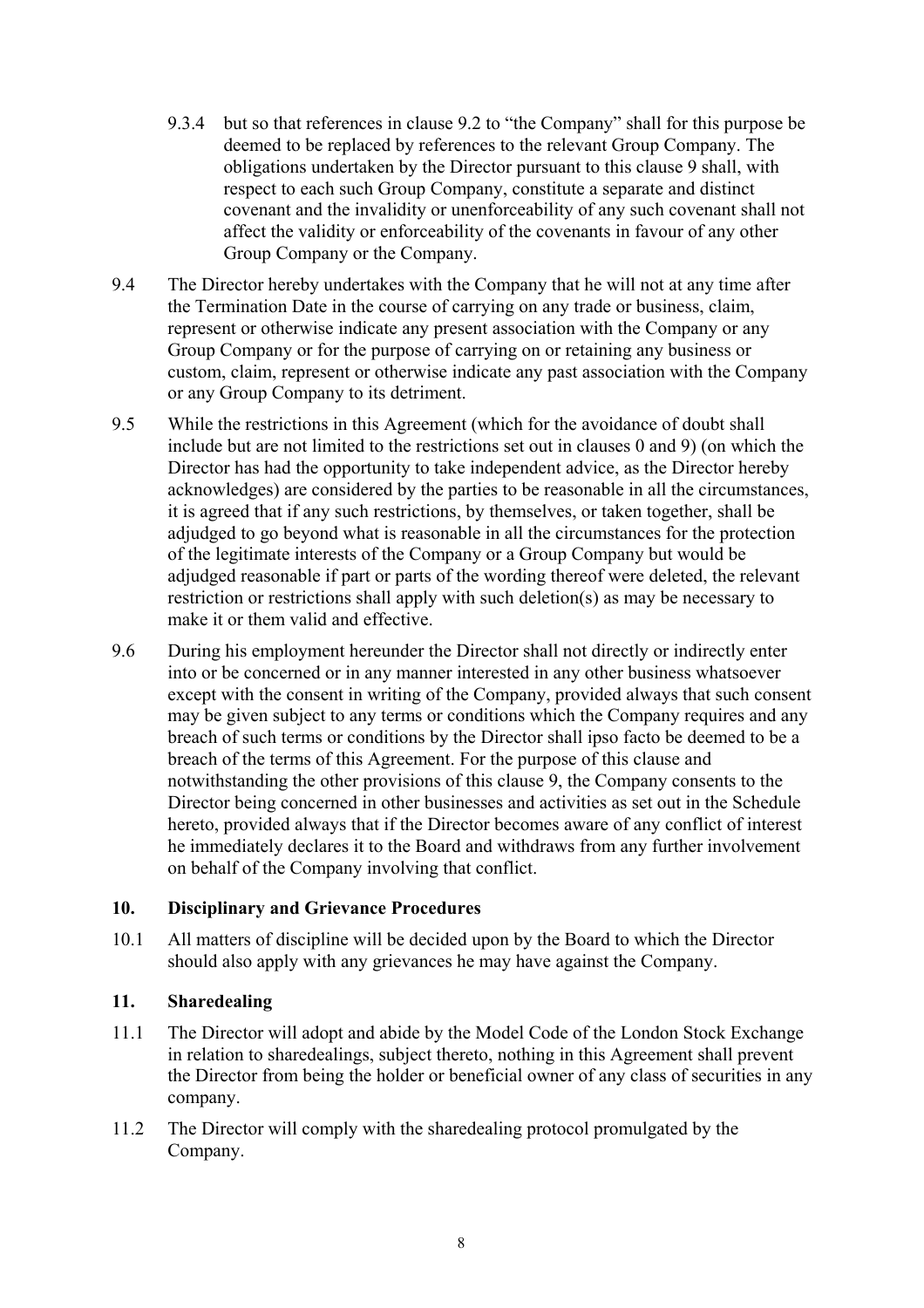## **12. Notices**

- 12.1 Any notice or other information required or authorised by this Agreement to be given by either party to the other shall be given by:—
	- 12.1.1 delivering it by hand;
	- 12.1.2 sending it by pre-paid registered post; or
	- 12.1.3 sending it by facsimile transmission or email;

to the other party at the address given in Clause 12.4.

- 12.2 Any notice or information given by post in the manner provided by Clause 12.1.2 which is not returned to the sender as undelivered shall be deemed to have been given 1 week after the envelope containing it was so posted; and proof that the envelope containing any such notice or information was properly addressed, pre-paid, registered and posted, and that it has not been so returned to the sender, shall be sufficient evidence that the notice or information has been duly given.
- 12.3 Any notice or information sent by facsimile or email shall only be deemed to have been duly given on the date that the recipient has positively confirmed that it has been received in a complete and intelligible form.
- 12.4 Service of any document for the purposes of any legal proceedings concerning or arising out of this Agreement shall be effected by either party by causing it to be delivered to the other party at its registered or principal office, or to such other address as may be notified to it by the other party in writing from time to time.

### **13. Applicable Law and Jurisdiction**

- 13.1 English law shall apply to the whole of this Agreement.
- 13.2 The parties hereby agree to the non-exclusive jurisdiction of the English Courts.

IN WITNESS whereof this Agreement has been executed on the day and year first above written.

For and on behalf of New Egdon PLC

**Director** 

 $\mathcal{L}_\text{max}$  , where  $\mathcal{L}_\text{max}$  , we have the set of  $\mathcal{L}_\text{max}$ SIGNED by Walter Roberts

 $\mathcal{L}_\text{max}$  , where  $\mathcal{L}_\text{max}$  , we have the set of  $\mathcal{L}_\text{max}$